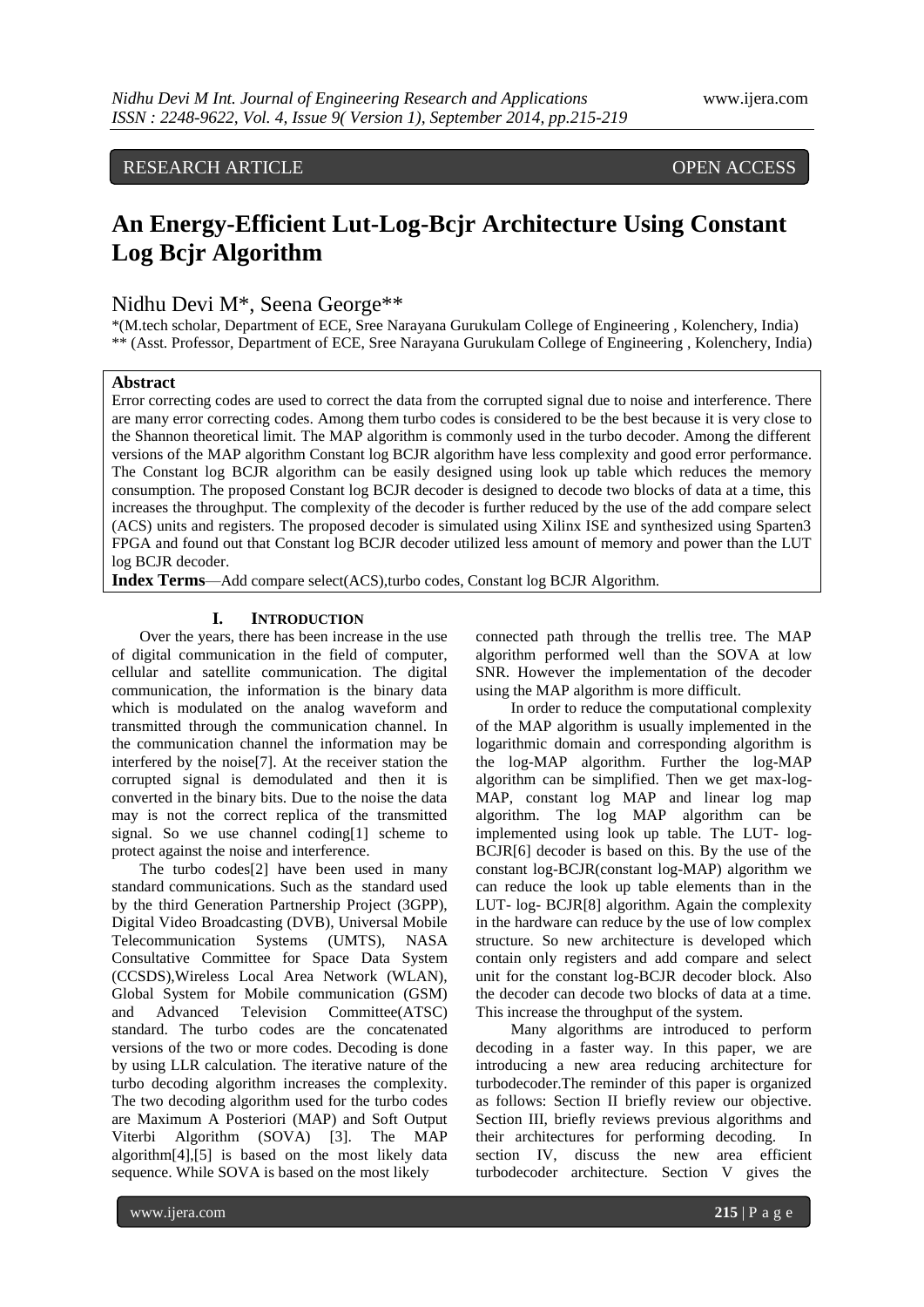detailed comparison between proposed method and the previous method. Finally we concluded this paper in section VI.

#### **II. OBJECTIVE**

Design of turbo decoder using Constant log BCJR algorithm and analyze its performance.

#### **III. PREVIOUS METHODOLOGY**



architecture

Turbo encoder[9] comprises a parallel concatenation of two convolutional encoders.LUT-LOG-BCJR decoder processes Logarithmic Likelihood Ratios (LLR). Each encoder converts an uncoded bit sequence into corresponding encoded bit sequence. Fig 1 depicts a turbodecoder which comprises a parallel concatenation of two decoders that employ LUT-LOG-BCJR algorithm. Where each LLR=  $\ln$  (p(b=0))/(p(b=1)).Each LUT-LOG-BCJR decoder processes two a priory LLR sequences, which are converted into the extrinsic LLR sequence. This extrinsic LLR sequence is iteratively exchanged with that generated by the other LUT-LOG-BCJR decoder, which is used as the priory LLR sequence in the next iteration.

For the calculation of LLR first we have to calculate the forward state metrics, reverse state metrics and branch metrics. Forward state metrics are calculated by a forward recursion from trellis time  $k=1$  to  $k=N$ , where N is the no. of information bits in one data frame.Rcursive calculation of forward state metrics is performed as

$$
\alpha_{j+1}(s') = \max_{s \to s'}^{s} \left( \alpha_j(s) + \sum_{i=1}^{2} \gamma_{i,j}(s, s') \right)
$$
 (1)

Where s, s' represents the set of all states s that can transition into the state s' , depending on the GP of the encoder.

The max\*[10] operation is used to represent the jacobian logarithm , which may be approximated using a LUT for the parameters p and q according to

$$
\text{Max*}(p,q) \approx \max(p,q) \n \begin{cases}\n 0.75, \text{ if } (p-q) = 0 \\
0.5, \text{ if } (p-q) \in 0.25.0.5, 0.75 \\
0.25, \text{ if } (p-q) \in 1, 1.25, 1.5, 1.75, 2 \\
0, \text{ otherwise}\n\end{cases}
$$
\n
$$
(2)
$$

The reverse state metrics can be calculated as follows:

$$
\beta_{j-1}(s) = \max_{s \to s'}^{*} \left( \beta_j(s') + \sum_{i=1}^{2} \gamma_{i,j}(s, s') \right).
$$
 (3)

Note that the backward recursion for the last window is initialized independently. By contrast, backward recursion for the other windows is initialized using  $β$  state metrics that where previously obtained during the pre-backward recursion of the next window.

Next branch metrics can be calculated as follows:

$$
\gamma_k^{i,m} = \pi_k^i \exp(x_k u_k^i + y_k v_k^i) \tag{4}
$$

The conventional architecture generates one extrinsic LLR per clock cycle. Therefore it achieves a high throughput, provided that it can be operated as a high clock frequency. However the recursions involve calculations that must be performed in series. Therefore conventional architecture requires additional hardware. In summary, conventional architecture achieve high throughput.

#### **IV. PROPOSED METHODOLOGY** 4.1 TURBO ENCODER:

Mainly turbo encoding[11] is based on the parallel concatenation of two Recursive Systematic Convolutional encoders(RSC) is given in fig1.Two encoders produces the redundant data as a parity bits  $(X_k^{p1}, X_k^{p2})$ . The input data stream and parity bits are combined in series to form the turbo coded word. The interleaver separating two RCS encoders prevents at least one of the encoders to terminate quickly.

www.ijera.com **216** | P a g e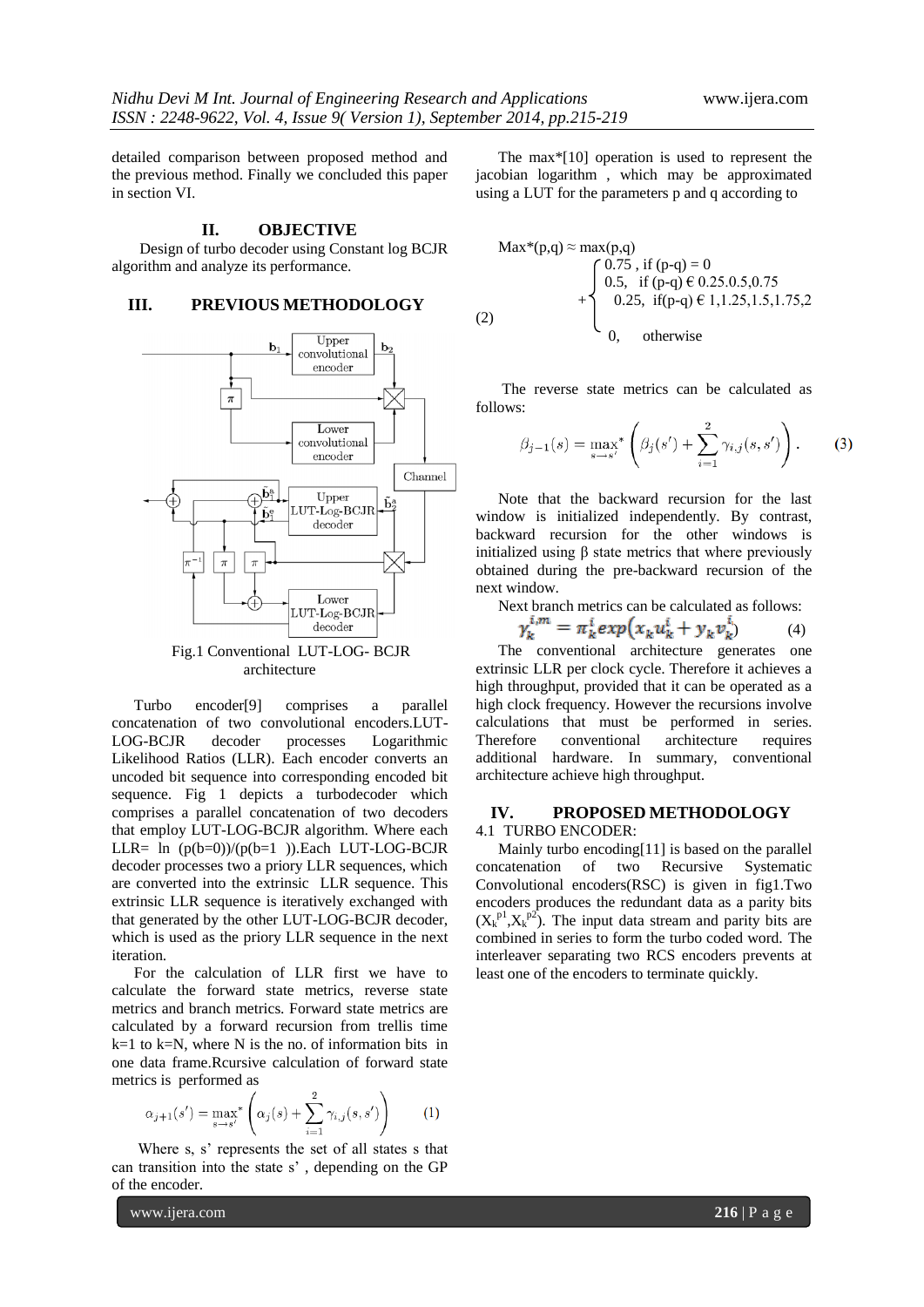

Fig.2 turbo encoder

One of the main reasons of the turbo codes is that they produce high weight code words. For example, if the input sequence is low weight code, then the systematic and parity1 output may produce a low weight codes. Because of the interleaver the parity 2 less likely to produce low weight code word. The interleaver shuffle the input sequence in such a way that when introduce to the second encoder, it is more likely to produce a high weight codeword. This is the ideal for the code because high weight code is result in better decoder performance. Intuitively, when one of the decoder produces a weak codeword, the other encoder has the least probability of producing weak code word because of the interleaver. The concatenated version of the two codeword is therefore a strong code word. The interleaver design also affects the turbo decoder performance by reducing the degree of correlation between the softoutput of each decoder which becomes the extrinsic information to the other decoder. As the degree of correlation between these two soft information decreases the performance of the turbo decoder increases.

#### 4.2 LUT-LOG-BCJR ARCHITECTURE

In this section we propose a novel LUT-LOG-BCJR architecture for energy constrained scenarios which avoids the wastage of energy.Our philosophy is to redesign the timing of the conventional architecture in a manner that allows its components to be efficiently merged. This produces an architecture comprising only a low-complexity functional units. Which are capable of performing entire LUT-LOG-BCJR algorithm. Furthermore, our approach naturally results in a low area and high clock frequency, which implies low static energy consumption.LUT-LOG-BCJR algorithm can be decomposed into classic ACS operations.

#### 4.3 DECOMPOSITION OF LUT-LOG-BCJR ALGORITHM

LUT-LOG-BCJR algorithm comprises only addition, subtraction and max\* operations. Each addition and subtraction constitutes a single ACS operation and each max\* calculation can be considered equivalent to four ACS operations. In the general case, where  $z > 0$  fraction bits are employed in the twos complement fixed- point LLR representation, a total of  $(z+2)$  ACS operations are required to carry out the max\* calculation. By contrast only a single ACS operation is required when  $z=0$  or when employing the Max-Log-BCJR algorithm, which approximate max\* by the max operation. Similarly fewer ACS operation are required when employing the Constant Log BCJR algorithm. This alternative algorithm reduces hardware complexity and increase the throughput, and therefore reducing their energy consumption.

#### 4.4 PROPOSED CONSTANT LOG BCJR ARCHITECTURE

The proposed architecture is shown in fig.3.Unlike the conventional architecture, it does not use the additional hardware for three recursions. Instead our architecture implement the entire algorithm using  $2<sup>m</sup>$ ACS units in parallel, each of which performs one ACS operation per clock cycle.The proposed architecture ie, SISO[11] block consists of twin-level register structure to minimize highly energy consuming main memory access operations.The first register level comprises R1,R2 and R3 and these are used to store the intermediate results that are required by the same ACS unit in a consecutive clock cycles. The second register level comprises Reg bank1 and Reg bank2 which are used to temporarly store the LUT-LOG-BCJR variables.

The number of operations to perform the max\* is also reduced if we use constant log BCJR algorithm. The proposed architecture is shown in the figure 4.5. The proposed decoder processed two blocks at a time. So each decoder calculates soft output in forward path and backward path. The first step is to compute the branch metric value the branch metric value.

The constant-log-MAP algorithm, approximates the Jacobi logarithm and the max\* is calculated as

 $Max^*(p,q) = max(p,q) + \{ 0 \text{ if } |y-x| > T; C \text{ if } |y-x| \leq$  $T$ } (5) Where T is the threshold value and C is the

constant value. This algorithm is equivalent to the log-MAP algorithm with the correction function implemented by a 2-element look-up table.

Therefore this algorithm reduced the hardware complexity. The value of C is .5 value of T is 1.5.<br>These values are chosen to the best value for the These values are chosen calculation.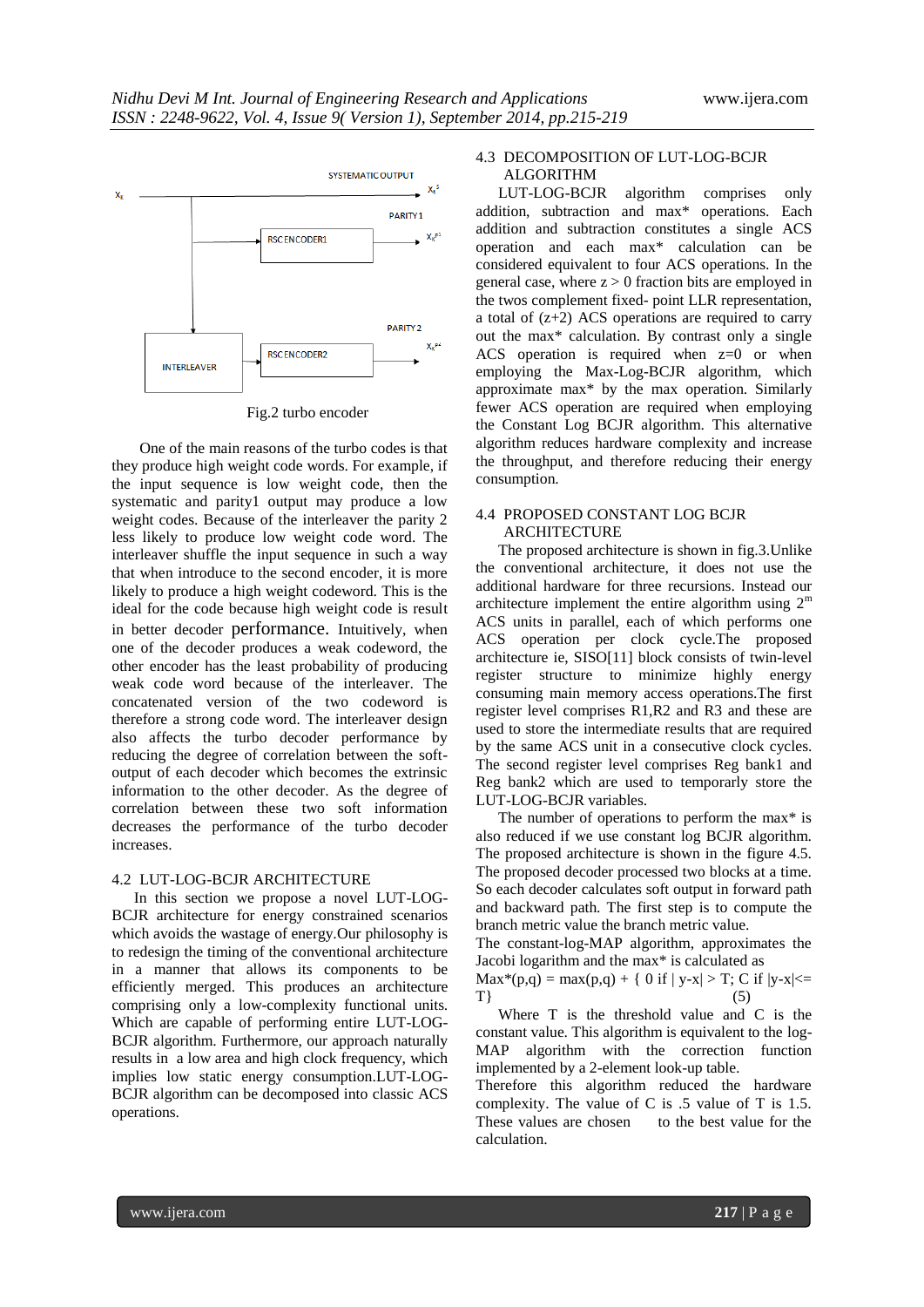

Fig.3 Decoder block digram

#### 4.5 ACS UNIT

The ACS[12] (Add Compare Select) unit consists of two adders and compare and select unit consists max\* unit. The adder unit calculates the sum of forward, branch and reverse state metric for zero transition branch and one transition branch.

 R1 and R2 is loaded with the values of the adders. It takes input from Registers R1 and R2. Then given the result the R3.



Fig. 4 max\* unit

This unit help to do addition subtraction and the max\* calculation. If addition is to performed then opcode O is 00000 and for subtraction the opcode O is 10000

#### **Operation in the max\* calculation**

OPERATION 1:  $O = 10110$ , In this clock cycle max\* operation is calculated.

 $x \sim$  and  $y \sim$  are loaded from the register RI and R2 and result is store in R3. Result C0 determine the  $max(R1,R2)$ 

OPERATION 2 : O = 11001, $x \sim$  is loaded with the value T,  $|R1-R2|$  is loaded in the y~ .C1 determine the outcome of the test |R1-R2| >T

OPERATION 3:  $Q = 00000, x \sim$  is provided with maximum of R1 and R2.  $y \sim$  is loaded with constant T. If C1 = 0, Max $(R1, R2)$  is added with C. If C1 = 1 Max(R1,R2) is added with 0.

#### 5 RESULT ANALYSIS

In order to verify the area efficiency and power efficiency, we have captured our new design in verilog.For performance comparison we have also captured the LUT-LOG-BCJR in verilog and

implemented into the FPGA.Following section gives the performance results of these implementations. 5.1 Area analysis

TABLE 1. COMPARISON BASED ON THE ACS UNIT

| parameters   | Constant-Log-<br><b>BCJR</b> | Lut-Log-BCJR |
|--------------|------------------------------|--------------|
| Memory used  | 186712                       | 187224       |
|              | kilobytes                    | kilobytes    |
| Delay        | $7.235$ ns                   | $7.241$ ns   |
| No.of<br>lut |                              |              |
| elements     |                              |              |

From this table it is clear that the memory,delay of the proposed architecture is less than that of the LUT-LOG architecture.

5.2 Power analysis

| Constant-Log-BCJR | Lut-Log-BCJR |
|-------------------|--------------|
| 88MW              | 142MW        |
|                   |              |

 From this table it is clear that the power consumption of the proposed architecture is less than that of the LUT-LOG-BCJR.

#### **CONCLUSION**

The study of turbo codes starts from the error correction codes in the information theory. The turbo codes are derived from the convolution codes. It is the parallel concatenation of the recursive systematic convolutional codes. Turbo codes are considered to be having high BER performances. The turbo encoding is less complex, but decoding is difficult. There are many algorithms for the decoding. From the available algorithms the Constant log BCJR algorithm has less complexity and also has good BER. In the design of low complexity turbo decoder using Constant log BCJR algorithm process two blocks of data at same time. Although the hardware requirement is high, the advantage is that the throughput is more due to processing of two blocks of data at a time. When the proposed architecture is compared with the LUT log architecture it is found that the area and the power consumption is less. Also it has better BER performance.

#### **ACKNOWLEDGMENT**

We would like our sincere thanks to the Management and staff, SNG College of engineering for providing the facilities.

#### **REFERENCES**

[1] L. R. BAHL, J. COCKE, F. JELINEK, AND J. RAVIV ―*Optimal Decoding of Linear Codes* for Minimizing Symbol Error Rate" IEEE Trans. Information theory., vol. 13, no. 4, pp.284–288, mar. 1974.